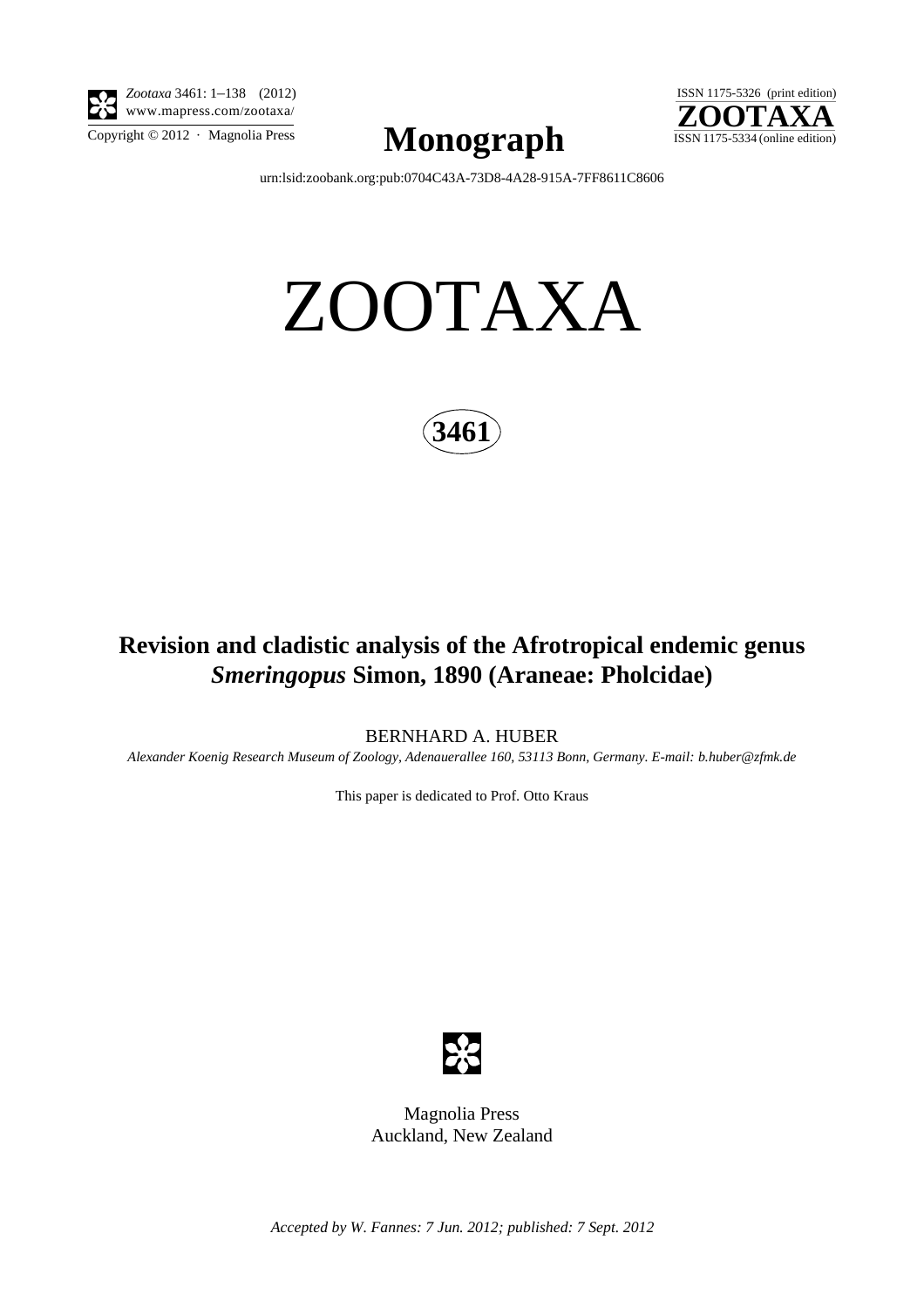### BERNHARD A. HUBER **Revision and cladistic analysis of the Afrotropical endemic genus** *Smeringopus* **Simon, 1890 (Araneae: Pholcidae)** (*Zootaxa* 3461) 138 pp.; 30 cm. 7 Sept. 2012

ISBN 978-1-86977-979-5 (paperback)

ISBN 978-1-86977-980-1 (Online edition)

FIRST PUBLISHED IN 2012 BY Magnolia Press P.O. Box 41-383 Auckland 1346 New Zealand e-mail: zootaxa@mapress.com http://www.mapress.com/zootaxa/

© 2012 Magnolia Press

All rights reserved.

No part of this publication may be reproduced, stored, transmitted or disseminated, in any form, or by any means, without prior written permission from the publisher, to whom all requests to reproduce copyright material should be directed in writing.

This authorization does not extend to any other kind of copying, by any means, in any form, and for any purpose other than private research use.

ISSN 1175-5326 (Print edition) ISSN 1175-5334 (Online edition)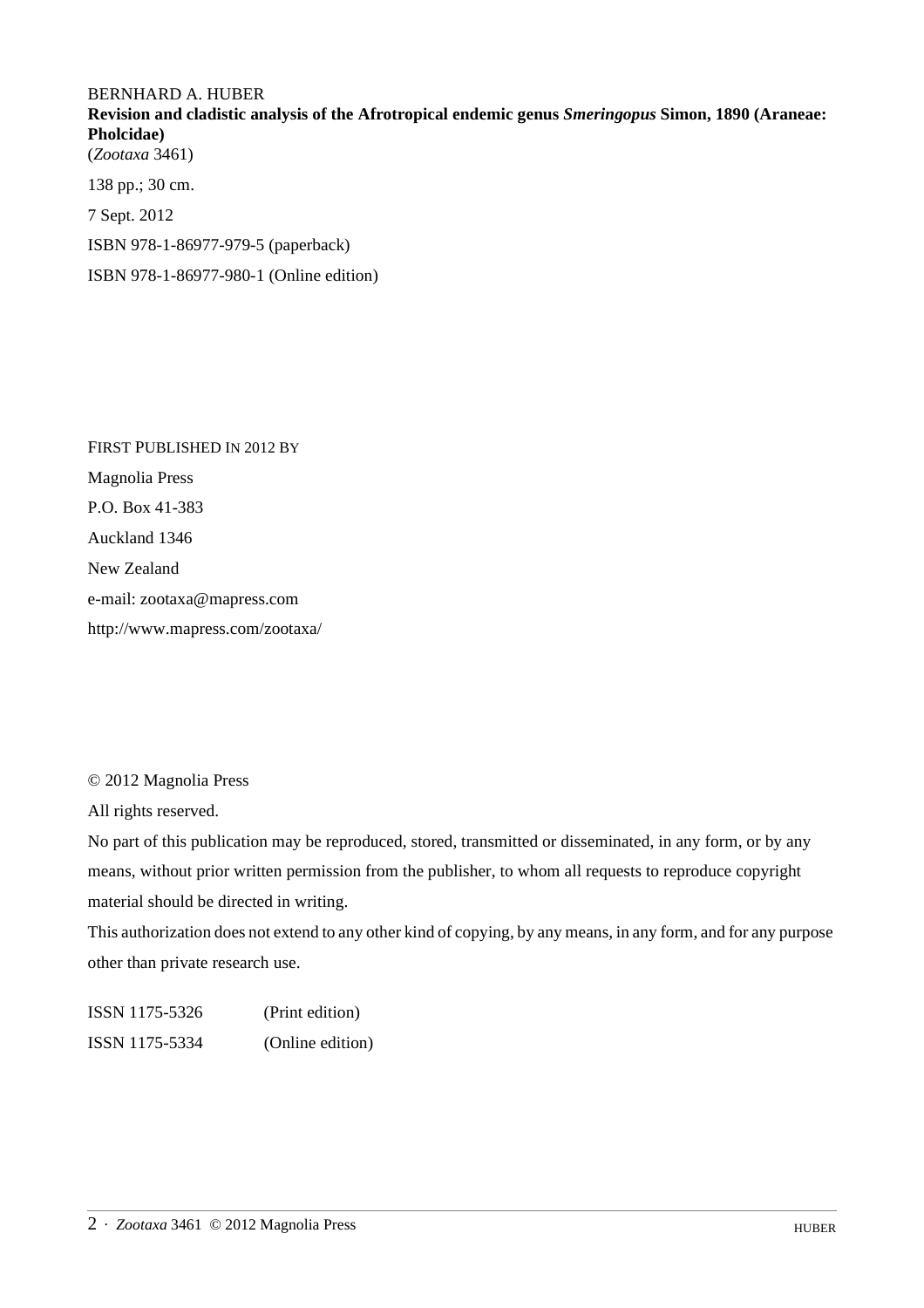#### **Table of contents**

| 100 |
|-----|
| 103 |
| 105 |
|     |
|     |
|     |
|     |
|     |
|     |
|     |
|     |
|     |
|     |
|     |
|     |
|     |
|     |